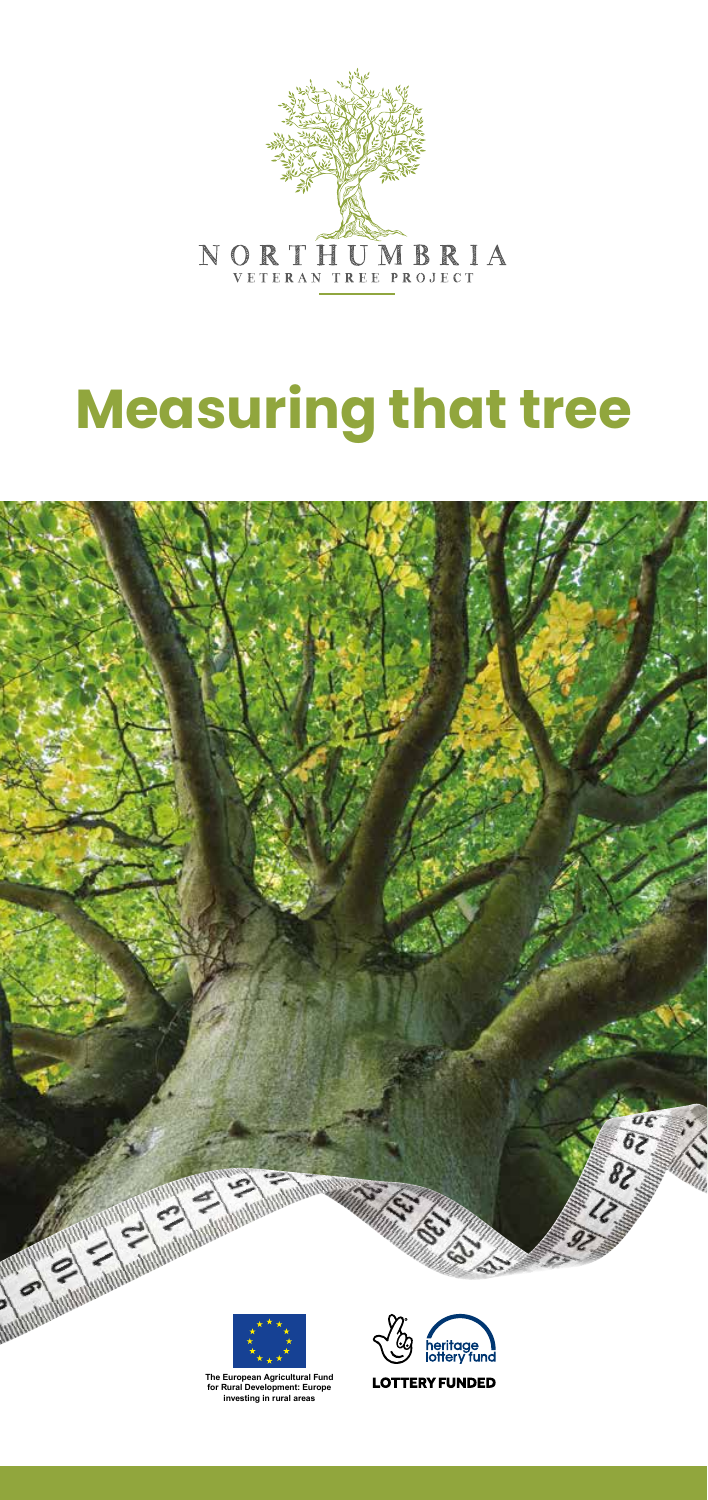## **What is a veteran tree?**

To help you decide what category the tree you find might fall in to please look at our guide…

## **1** Ancient Trees

The term ancient tree refers to those trees that have reached a great age in comparison to others of that species. For example, a birch tree would be considered ancient at 150 years old, where as an oak not so until 400 years of age. A yew tree that can live for thousands of years would not be defined as ancient until it reached at least 800 years of age. These trees would generally have typical characteristics such as being low, fat and squat, having a wide and often hollow trunk.



#### **Veteran Trees 2**

Unlike an ancient tree these trees can be of any age, however it is generally accepted that in order to qualify, these trees will normally measure 3M girth when measured at 1.5M. These trees will also however show ancient characteristics. This could be due to age but could also be as a result of natural damage, environmental impact or the result of previous management practice. Ancient trees are all veterans but not all veterans are ancient.

**\*You can differentiate between Notable and Heritage when submitting a tree, but for the purpose of the project, these are grouped together as Notable.**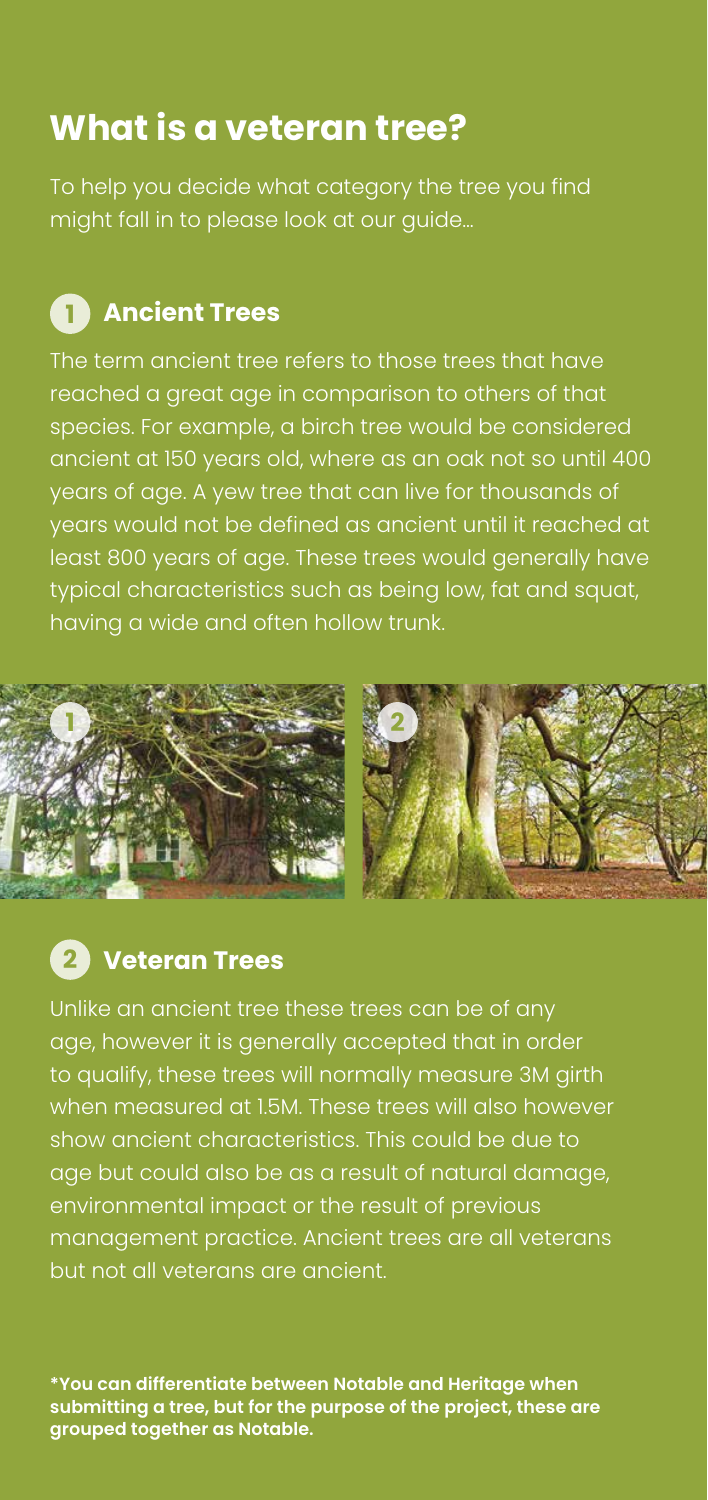## **Heritage Trees\* 3**

These are trees that are part of our culture and history. They might be connected to specific people or events, such as the major Oak in Sherwood Forest, or the Collingwood Oaks in Northumberland. They may also be of botanical significance such as the William Cleughs pines in Northumberland.



### **Notable trees\* 4**

These are trees that are significant locally because they might be special or relatively large compared to other trees around them. They are normally mature, but not always. An example might be a Wellingtonia which is impressively large even when quite young.

## **Measuring that tree**

#### **So how do we measure those trees we find?**

The accepted method to measure the trees you might find, which will be accepted for our project and the Woodland Trust ATI, is to measure the tree at a height of 1.5M.

In order to determine where 1.5 might be you could use a standard tape measure or a stick measured at this height. Another tip is to determine where 1.5 is on your own frame (in my case tip of nose!).



You can then use a standard tape measure and measure the trees Circumference. You can also use yours and friends arm spans as a guide to measure your tree if no tape is available.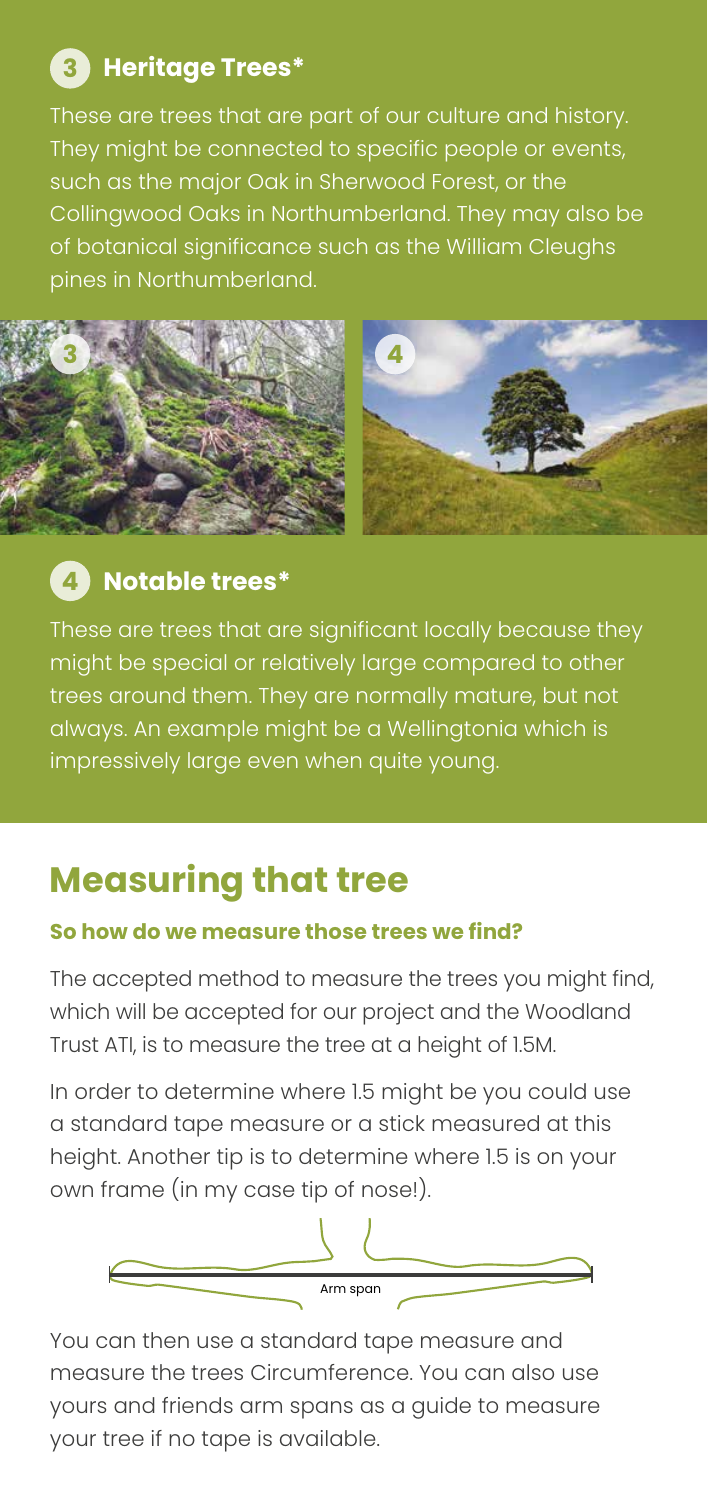#### **There are exceptions to this rule**

Not all trees are so straight forward with some branching before the 1.5M mark.

#### **Trees with branching or swellings below 1.5 Metres**

If you are unable to measure your tree at 1.5m because it swells abnormally below this point or the tree forks below that height then measure the tree at the highest point possible. Ensure that you then record the height you measured the tree at.

#### **Trees on sloping ground**

If a tree is on sloping ground, you need to measure the tree on the highest piece of ground at 1.5m, ensuring you keep the tape level around the tree's circumference.



#### **A leaning tree.**

If a tree is leaning measure 1.5 metres from the underside and ensure your tape is perpendicular to the trunk.

#### **A tree with a burr or swelling at 1.5M**

Many older trees have growths or burrs on the trunk, which can exaggerate the trunks circumference. In order to ensure we get a true indication of the tree size it might be necessary to take a number of measurements below that 1.5 metre mark and when recording state, the height measured.



1.5m

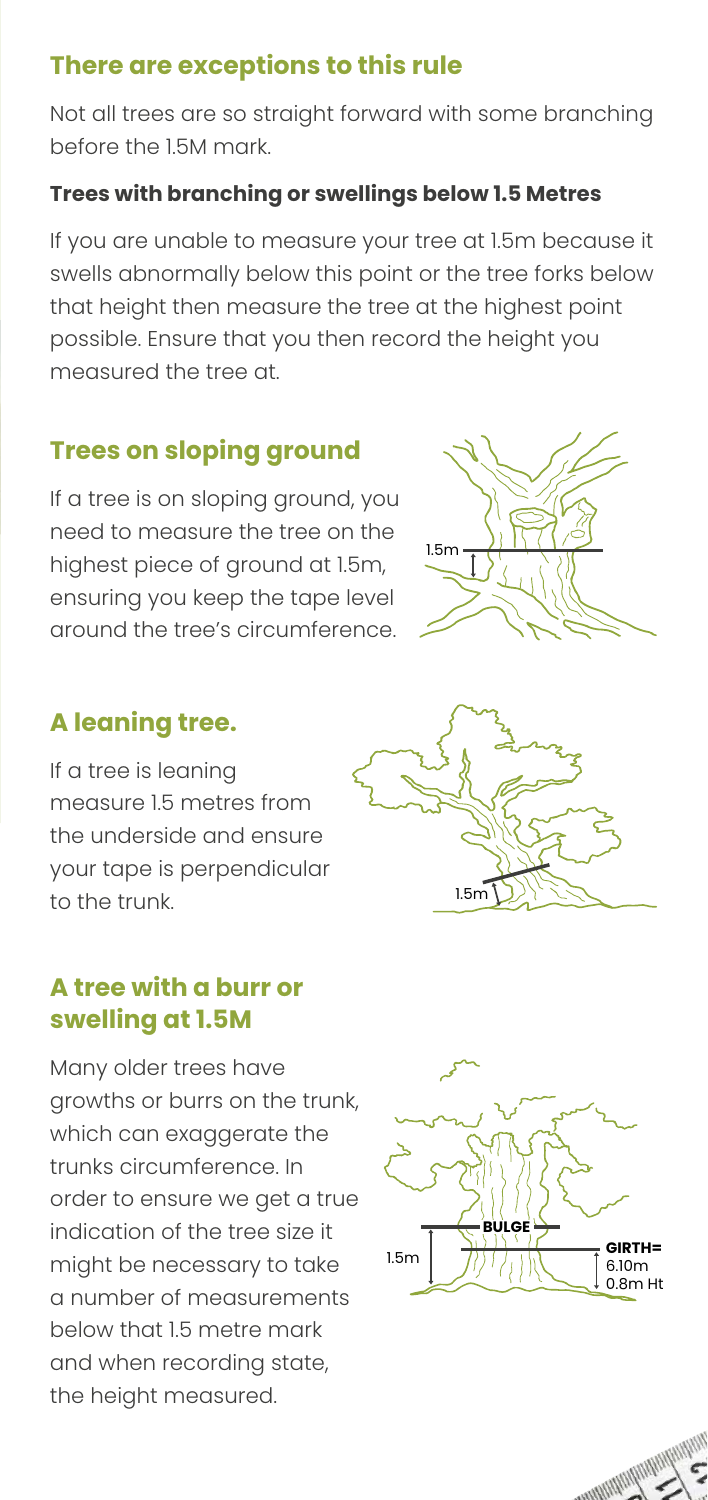

#### **Twinned or multi stemmed trees**

If stems arise from ground level and are obviously the same tree, treat as if this was a single stem. Find the smallest girth between the ground and 1.5 metres, measure this and state at what height this was measured.

If the stems arising are not of the same tree but possibly are the result of two or more trees being planted together (Bundle planting) record stems individually at the narrowest point between the ground and 1.5 meters and state the height measured.



#### **Coppice stools**

For Coppice stools the advice is to

- Measure around the whole coppice stool, measuring at the narrowest point
- Count and record the number of stems
- Measure the stems at 1.5m (Or largest ones)
- Record as you did multi stemmed trees and record as a coppice